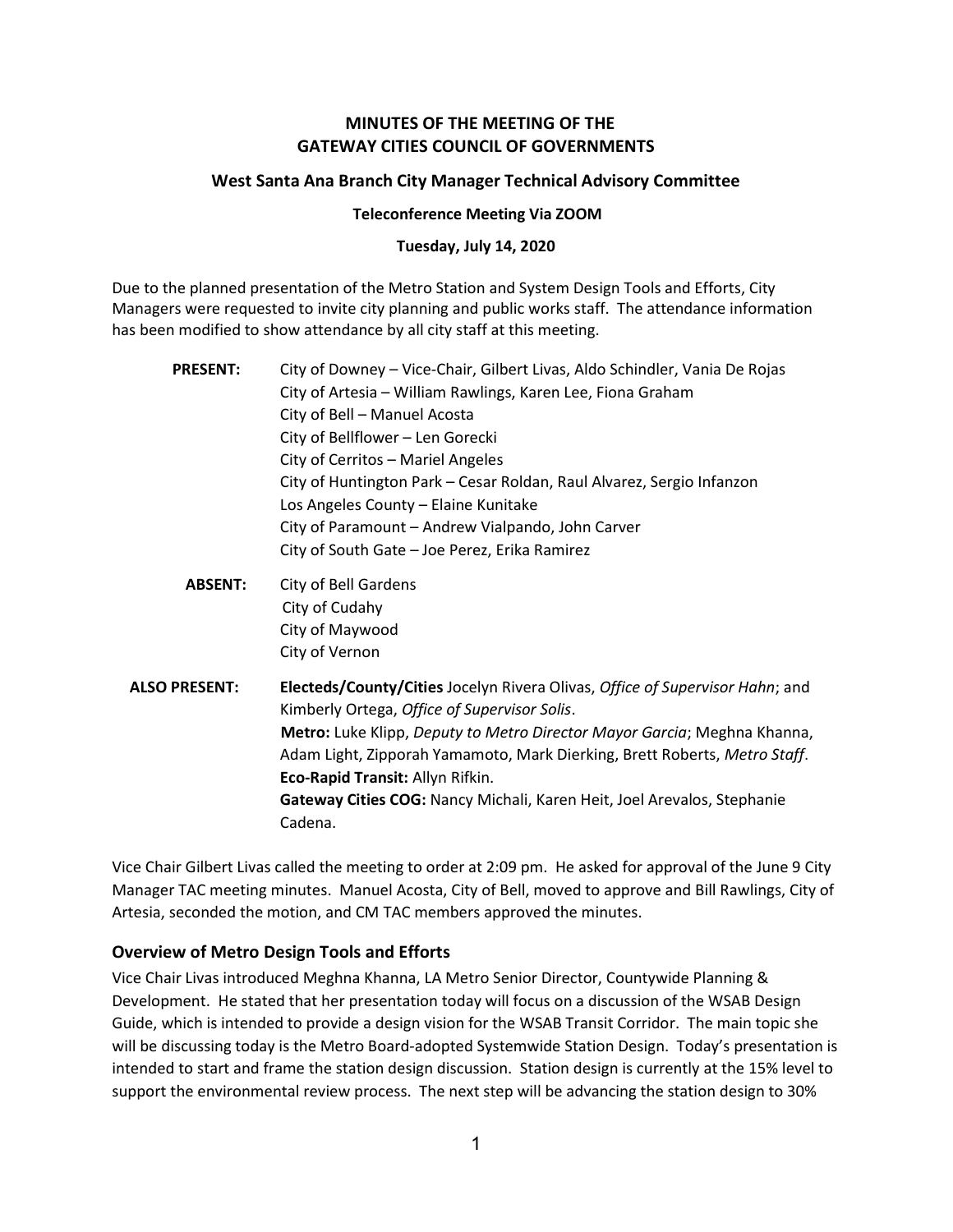after the P3 developer is on-board after the Final Environmental Certification and the FTA Issues Record of Decision (ROD). Ms. Khanna and Metro staff will return to discuss station design issues in the future. Mr. Livas turned the meeting over to Ms. Khanna.

Ms. Khanna thanked Vice Chair Livas and provided an overview of today's presentation, which included the Purpose of the WSAB Design Guide, Overview of Urban Design, Historical Context of the WSAB Corridor, Guiding Design Principles, Systemwide Station Design (Element of Continuity) and Landscape and Artwork (Elements of Variability). She introduced two Metro staff members who would be joining her in today's presentation: Adam Light, Senior Director, Systemwide Design and Zipporah Lax Yamamoto, Director, Arts & Design.

### WSAB Urban Design Guide

The key purpose of the Urban Design Guide is to provide a design vision and clarify expectations for all parties involved in the WSAB Project – corridor cities, stakeholders and the P3 developer to be selected. Ms. Khanna discussed that Urban Design combines engineering, architecture and landscape design to help provide visual system continuity, while adapting to site-specific conditions along the corridor. Thoughtful urban design assures comfort, safety and overall design quality and consistency so communities can benefit from public investment for generations. She provided a brief overview of the historic use of the former Pacific Electric corridor from moving goods to moving people to supporting the local economy and providing connectivity for the corridor's communities.

### System-wide Station Design

The four Guiding Design Principles providing the basis for the Urban Design Guide are –

- Principle 1 is to distinguish Metro's unified system with high quality materials and elements.
- Principle 2 is to offer dependable information throughout the LRT system for clear passenger guidance.
- Principle 3 is to move people efficiently and safely across communities and through Metro's system and stations, including access to existing and future First/Last Mile facilities.
- Principle 4 focuses on presenting a comfortable environment for those within and around Metro's system through landscaping, artwork and amenities for rider comfort.

Ms. Khanna reviewed the January 2018 Metro Board-adopted a systemwide station architecture, landscape and artwork station design guidelines. Systemwide Station Design includes providing unified station design across cities and transit lines, creating predictability for customers, focusing on customer safety and comfort along with long-term durability and sustainability. She said that Metro's awardwinning station art program, as well as sustainable landscaping tailored to the county's various microclimates, are elements of variability. These elements are developed in consultation with and are responsive to the surrounding community. Currently, the Crenshaw Line, Purple Line and Regional Connector are following the Systemwide Station Design Standards and the lessons learned from these projects have helped further refine the systemwide station design. In the fare collection area, or the "unpaid zone," the fare equipment and system information elements are integrated into a metal wall protecting the equipment and creating a high-quality station image. Site-responsive artworks will be integrated within the stations.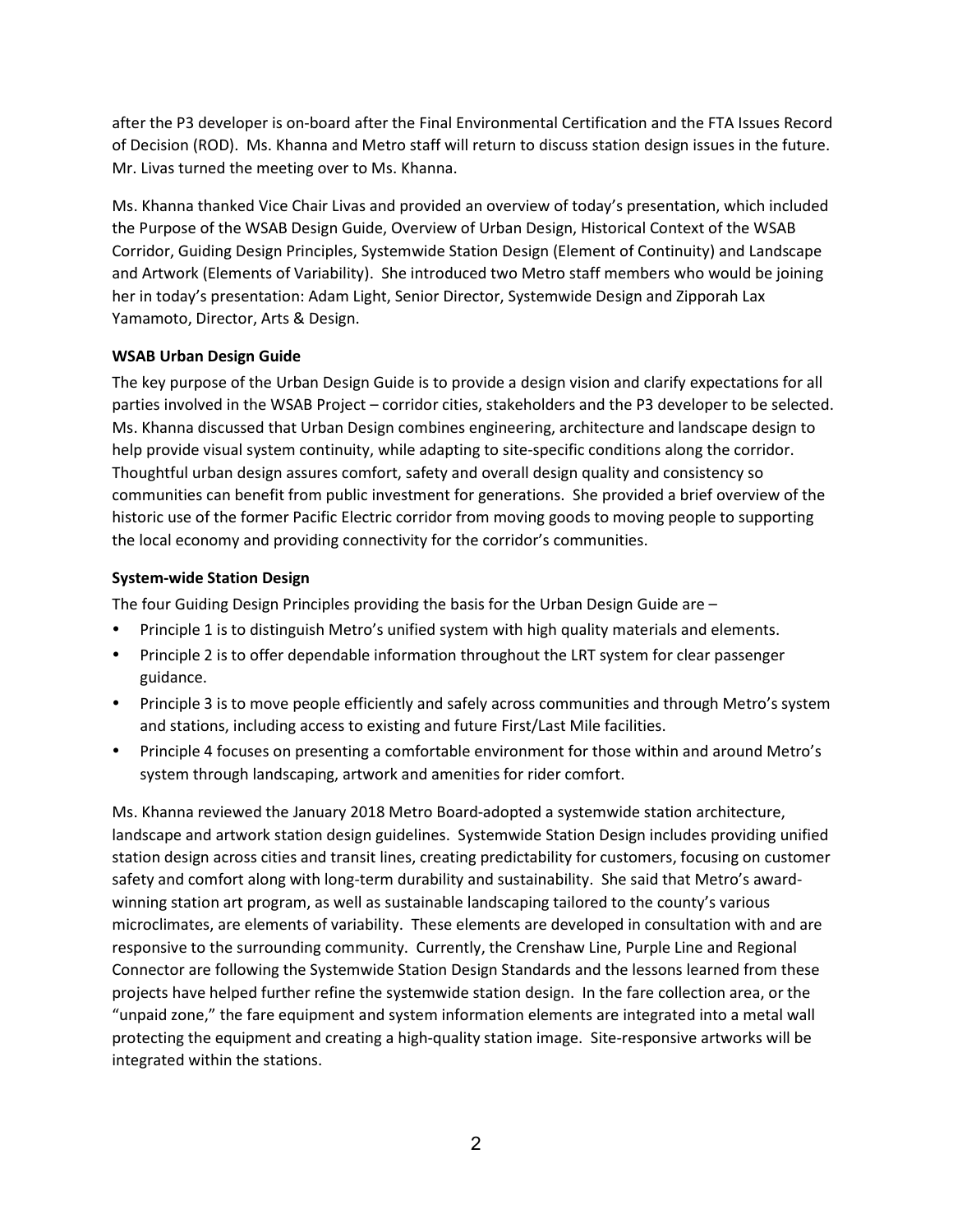Ms. Khanna added that Metro stations designed in compliance with the Systemwide Station Design Standards will be safer, smarter, cleaner and greener: safer for all riders and operators; intelligently laid out so that the station are easier to access and navigate; simpler and more cost-effective to clean and maintain; and more sustainable in terms of architectural materials, energy usage and landscaping selections. Ms. Khanna handed the presentation over to Adam Light who discussed the design for the platform area or the "paid zone." The open platform area design provides customer protection and safety and customer comfort with lighting and seating. Real-time arrival information will be provided. Each station is designed to "present" itself as a visible, positive addition to the community. Ms. Khanna mentioned that the panels on the platform shown in the typical station rendering are designed to contain artwork.

Mr. Light continued with a review of station design materials or elements of continuity, durability and contribute to a recognizable design image. He talked about and showed images of the steel, concrete and structural glass to be used in each WSAB station. His materials-related presentation included a discussion of paving materials and the three standard colors of concrete. The concrete pattern is designed to make it easier to patch in the future. He reviewed the placement of seating, trash cans and other platform design elements – seating will be comfortable, durable and designed to prevent people from sleeping on the platforms.

Ms. Khanna reviewed the design and layout standards for the WSAB at-grade stations: Pioneer, Bellflower, I-105/Green Line (C Line), Gardendale, Florence/Salt Lake and Pacific/Randolph. She presented an at-grade Crenshaw/LAX Line station, currently under construction, as an example of how the design looks and works. Ms. Khanna discussed the WSAB aerial stations: Paramount/Rosecrans, Firestone and Slauson/Blue Line (A Line). For aerial stations, the "unpaid" area with fare equipment remains at street level while the "paid" platform is located above or upstairs in the aerial portion. As an example, she showed images of the currently under construction Crenshaw/LAX Line near the airport.

The last station type – underground – would be located in the Downtown Los Angeles portion of the WSAB project. Underground stations may include: South Park/Fashion District, Arts/Industrial District, Little Tokyo and either the  $7<sup>th</sup>/Metro Center or Los Angeles Union Station stations as the terminus or$ end stations. As an example, she presented the Purple Line Beverly Hills Station currently under construction. Lessons learned from the use of the systemwide station design standards on the Purple Line will be incorporated in the design of the WSAB Line stations.

Ms. Khanna reviewed elements of variability starting with landscaping, showing the variety of trees and shrubs that have been identified to form a common palette. She mentioned that Metro would work with each city to choose the most appropriate landscaping for each station from the palette. Ms. Khanna introduced Zipporah Yamamoto, who discussed the art selection process for the WSAB stations. Station-specific artists will be recommended for art commissions by a community-based selection panel. Selection of artwork materials are based on visual impact, artwork suitability and long-term durability based on Metro's on-going material assessment efforts. Ms. Yamamoto presented examples of artwork developed for the Crenshaw/LAX Line, including showing the process and approach of several artists, and how the community context can be woven into the design approach in a variety of ways. Ms. Khanna stated that the art will be unique for each station. She reviewed where the art locations are within the station entrance and platform areas. The artwork is meant to function as an outdoor gallery for transit riders and the community.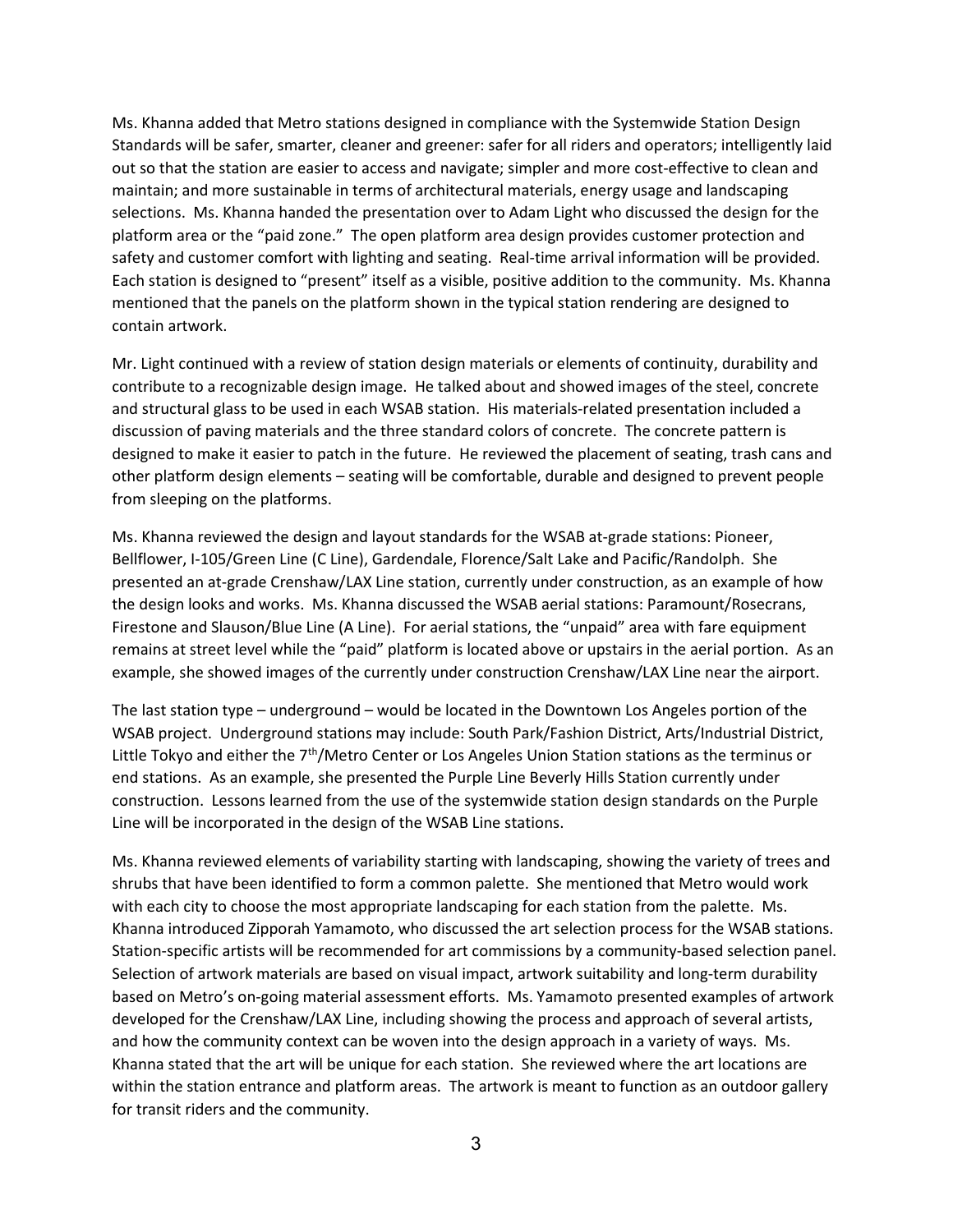Post meeting note in response to a CM TAC member question: Metro will form an art advisory group, which will act as a liaison to the cities and communities throughout the design process. Metro art program staff will work with each of the cities to identify the group representatives. The WSAB Art Advisory Group development would potentially begin in early 2022, and has a different purpose than the Artist Selection Panel. A few representatives from the Art Advisory Group will serve on the Artist Selection Panel as representatives of the WSAB Art Advisory Group.

Ms. Khanna presented concept slides for three WSAB stations illustrating how many of the station area elements could be integrated together into an inviting station area. For the Long Beach Avenue Station, the images showed how an aerial station could be integrated into a residential area with potential opportunities for landscaping. The Randolph Station concept illustrated how pedestrian crossings and other safety features would be designed for community safety. For the Florence/Salt Lake Station, which is located adjacent to residential uses, the image showed the proposed sound walls with landscaping. Both the Paramount and Bellflower alignments have planned and existing bicycle paths and concepts were shown how the bike trails would co-exist in each location. Design concepts were also presented for the Cerritos/Artesia Alignment.

# TAC Member Discussion

Vice Chair Livas started the discussion with his concerns about the starkness of the durable materials and the low level of park land opportunities within the rail right-of-way. He highlighted the need for more right-of-way landscaping, specifically related to identifying where landscaping may occur for instreet stations. Ms. Khanna responded that the narrow right-of-way in some locations may restrict right-of-way and station landscaping, and that the future station-specific First/Last Mile Plans may integrate additional greening in the station areas. For some in-street stations, landscaping may have to be placed between the station areas. Mr. Livas asked about when city input would be requested on landscaping and other station design issues. Ms. Khanna replied that city input will occur during the 30% design phase.

Vice Chair Livas asked for additional CM TAC member comments and questions. Karen Lee, City of Artesia, had questions regarding when an aerial rail line crossing structure is supported on an earthen bank versus on pillars, such as at the Exposition Line Culver City Station. Ms. Khanna explained that the decision is based on consideration of available construction space and structural needs related to the width and angle of crossing a street or an intersection. Pillars were used in the Culver City Station area due to limited right-of-way space and the diagonal crossing of major streets by the aerial rail structure. Ms. Lee expressed the city's interest in creating park land under their aerial alignment section and asked whether that was that possible. Ms. Khanna replied that it is possible and could be evaluated during the next design phase, but cautioned there may be related betterment costs that the city would be responsible for.

Luke Klipp, Metro Board Deputy for Metro Director/Long Beach Mayor Robert Garcia, asked if current Metro rider feedback had been incorporated into the systemwide design shown today? And would the identified station design elements be provided by the future P3 partner? Ms. Khanna replied that the systemwide design and station materials will be provided as part of the developer bid packages, with some room for consideration of developer recommendations to provide flexibility in terms of material choices.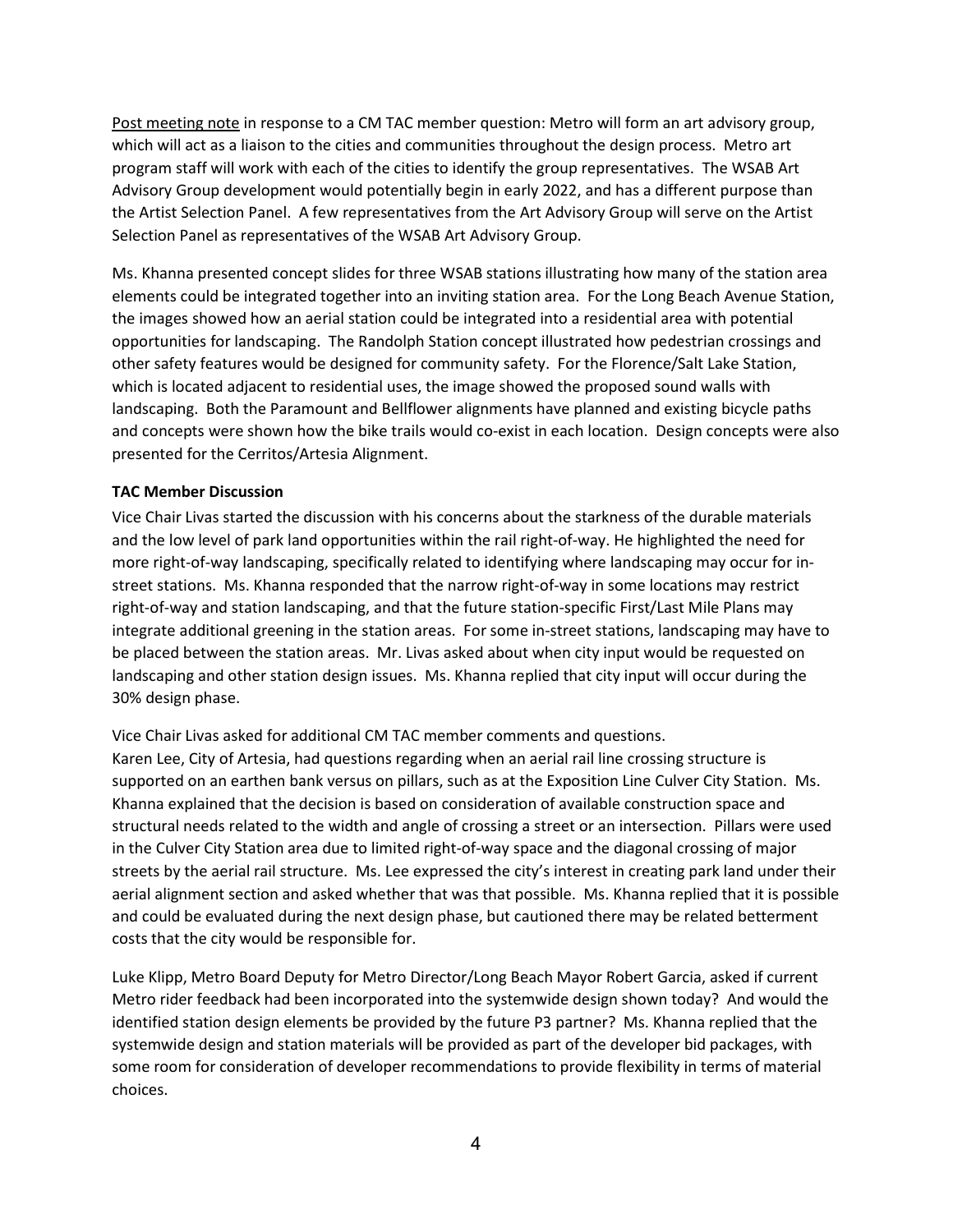Mr. Klipp asked if current rider comments were used in the design process? Mr. Light responded not directly as there are no existing stations with the similar proposed design. Mr. Klipp clarified that he meant if any comments from riders on stations throughout the existing system? Mr. Light said that comments from rider focus groups conducted as part of the development of the Metro Transfers Design Guide were solicited and are being considered in improving station transfer environments. Current riders requested improved and easier transfers at stations, higher levels of safety and cleanliness, more shade and protection and improved comfort while waiting in the station areas and bus stops. Mr. Light said that painted station element surfaces have been removed wherever possible to be replaced by stainless steel, which is more durable and easier to clean.

Karen Lee, City of Artesia, asked about wayfinding design. Ms. Khanna said the wayfinding design would occur during the 30% design phase. Mr. Light mentioned that future station's digital touch screens will be used more often for wayfinding with passengers able to request directions to specific locations. The touch screens will also display advertising and temporary artworks. Ms. Lee asked about use of the touch screens by visually disabled passengers and those who speak other languages. The Metro system is currently designed to accommodate English and Spanish speakers with signage in some station areas in community-specific languages. Station touch screen applications in languages beyond English and Spanish are not currently available, but potentially could be explored.

Joe Perez from the City of South Gate asked about whether bike racks were being provided at each station as well as bike hubs at the certain stations? Ms. Khanna explained that there will be Metro bike racks on the station plaza areas along with Metro bike share and private bike share services. A bike hub location will be determined. These details will be seen at 30% design level. Mr. Perez asked if there will be an opportunity for the cities to use the digital screens for city-specific messaging? Mr. Light reviewed the priorities of the screen information, including possible opportunities for city/community use of messaging and shared screen use. Detailed discussion will occur closer to opening and would be a detailed discussion with Metro's Marketing and Communication staff. Mr. Perez asked if Metro would be open to providing an additional kiosk for city purposes only? Mr. Light responded that the decision to locate additional kiosks in the station area would require coordination with Metro's Marketing and Communications staff and Metro Board approval. Ms. Khanna added that these discussions could occur as the project design is advanced and signage and wayfinding bid packages are developed.

#### Update on Project Efforts

#### City Manager TAC/Eco-Rapid Transit Joint Meeting

Vice Chair Livas informed TAC members that a City Manager TAC/Eco-Rapid Transit Joint Meeting has been requested with ERT Board Chair Karina Macias who is interested and has accepted. The purpose of the meeting will be for the Eco-Rapid Transit JPA and TAC to better reconcile missions, roles and responsibilities. The joint meeting will discuss how the City Manager TAC and Eco-Rapid Transit can complement one another to effectively deliver the WSAB Project for all Corridor cities. With a cohesive strategy, Eco Rapid Transit and the CM TAC have the political strength and technical skills to advocate and deliver the light rail project and community-specific economic opportunities for our cities.

#### Status of WSAB Master Cooperative Agreements

Mr. Livas stated that timely completion of the Master Cooperative Agreements (MCAs) shows the Metro Board that the WSAB Corridor cities are serious about moving ahead on the project. Metro Board